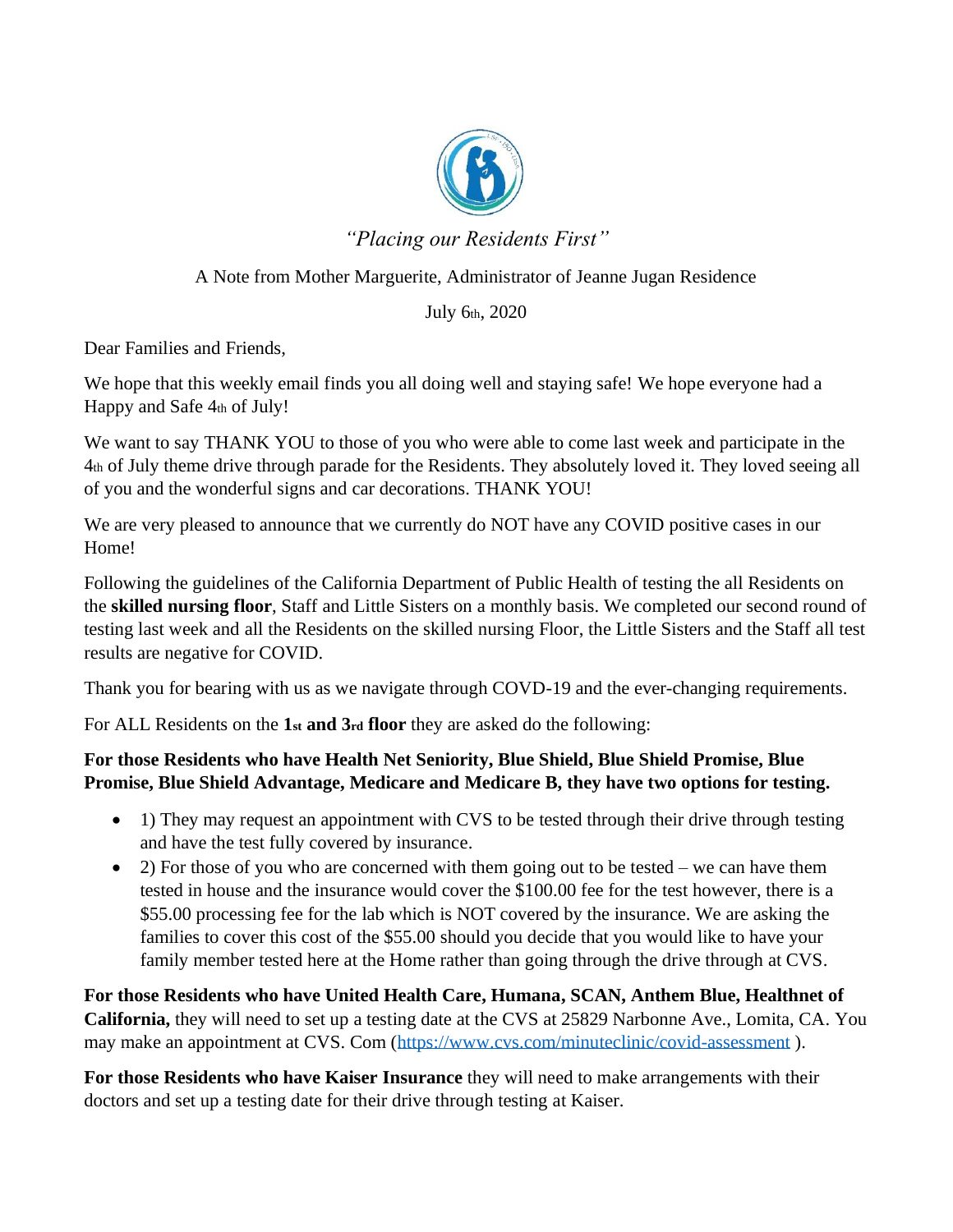We will allow family members to take the Resident to/from the Kaiser drive-through and/or CVS to be tested. Drive-through testing is safer than walk-in testing. Plus, this is an opportunity for you to see and spend a little time with your loved ones only if it is to/from the testing site.

Maritza Nino our Social Worker will be happy to assist you with scheduling and setting up the appointments or setting up transportation for your family member; please let her know. Her contact information is [sssanpedro@littlesistersofthepoor.org](mailto:sssanpedro@littlesistersofthepoor.org) or (310) 548-0625 ext 203. If you would like to set up the appointments on your own we ask that you please call Maritza and inform her of the date and time of the appointment. The Residents will need to wear their mask and gloves. We ask that you please forward the results of the COVID test to Maritza. THANK YOU!

Following the CDC and CMS guidelines for long-term care facilities, as well as the directives of the mayor and the governor of California, **we are extending our restrictions for all visitors until we have been cleared by the Department of Public Health and the CDC.** We are working very closely with the CDPH and we hope to be able to share our new regulated visitor guidelines soon. Now with the spike of COVID cases they are cautious on the opening of Nursing Homes.

We know this has not been easy on anyone, and we appreciate your patience. We know that a lot of you would like to take your family members out. We are asking for the Residents not to leave the Home unless it is for an approved essential medical appointment. Should they choose to leave or should you choose to take your parent or loved one out of our Home, we are asking that you keep them with you until we have lifted this restriction.

If that period of time is too long for you to keep your family member, they **must** be tested for COVID and receive a negative result prior to bringing them back to the Home. Once they are back in the Home **they will have to self – quarantine for 14 days in their rooms**. We ask that your make arrangements with Maritza our Social Worker with dates of departure and scheduled returns so that we have ample staff to monitor them while on quarantine, so not to take away from the care of the Residents on the 2nd floor. This is to make sure that we continue to keep all of our Residents in the Home safe, well and COVID FREE!

We thank you for your understanding!

We understand that the Residents may need essential items such as prescriptions, personal hygiene items, or just their favorite snacks or goodies. Please call ahead and leave these items in a bag or box at the front door with their name on it. Our receptionists will make sure that your loved ones receive these items.

Our dedicated staff and Little Sisters have been working tirelessly to make sure that your loved ones remain safe and healthy. Please stay at home and minimize social contact as much as possible. This will keep your family members safe.

Thank you for your understanding and collaboration as we make decisions for the health and safety of our Residents and staff. We will continue to keep you updated with any new developments.

We pray that God will protect all of you and your loved ones during this time.

United in Prayerful Support,